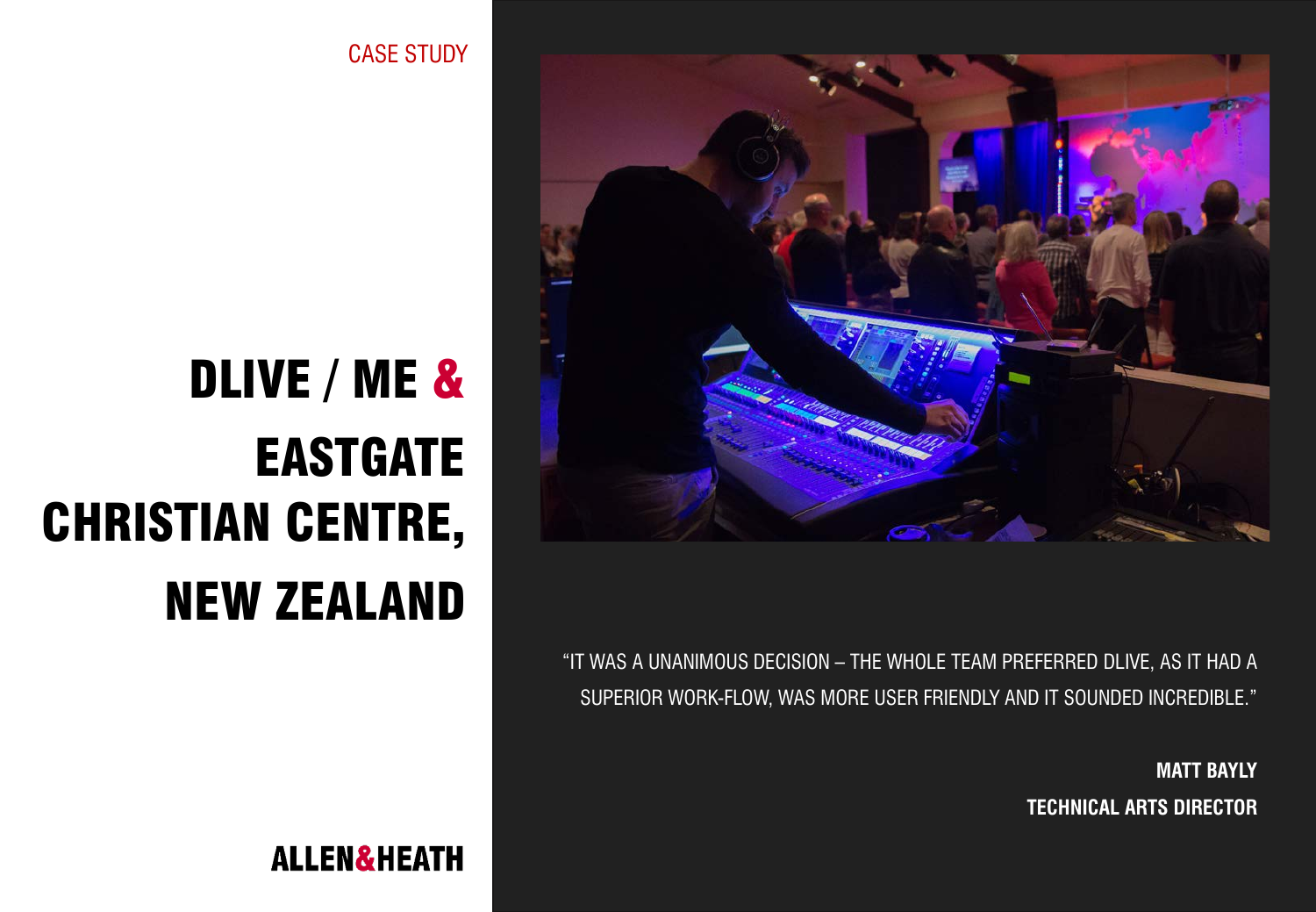

## DLIVE / ME & EASTGATE CHRISTIAN CENTRE, NEW ZEALAND

### **The Requirement**

Eastgate Christian Centre in Auckland needed to upgrade its FOH and monitor audio system. The Centre required a greater auxiliary count and more flexible workflow than the existing FOH mixer could provide. Also, the monitor system was no longer reliable, so the church decided to replace both systems with a higher capacity system that can easily handle the most demanding services.

After researching and seeking advice from AV consultants, the Church enrolled its team of volunteers to test out different mixers before a purchasing decision was made.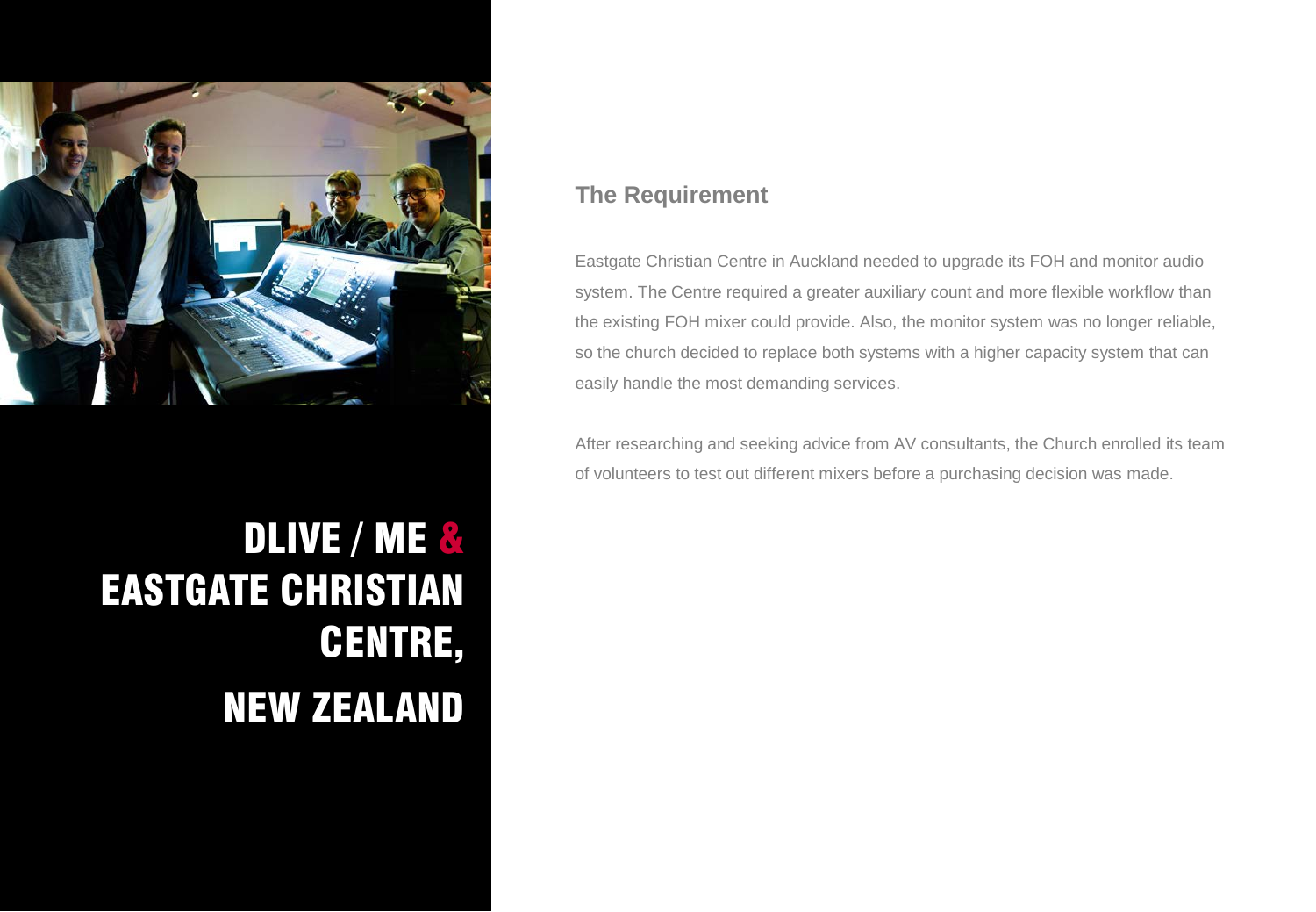#### **The Solution**

The flagship S7000 and DM64 MixRack were installed in Eastgate's 450-capacity main auditorium, offering future expansion possibilities. The system manages the FOH mix, auxiliary sends throughout the building, and the mix sends for the front line vocalists.

Following dLive's installation, there has been a marked improvement in the audio quality, and the Centre has received great feedback from church goers, pastors, musicians and sound technicians.

Musicians mix their own monitor mixes with ME-1 personal mixers, of which there are currently 8. Having access to 40 channels has proved invaluable. The ability for musicians to have customised stereo mixes has only improved musicianship and their enjoyment of playing at Sunday services..

Eastgate also installed a Dante card for recording services, podcasting, archiving, multitrack mixer training and the ability to connect to legacy sound consoles for monitor mixing.